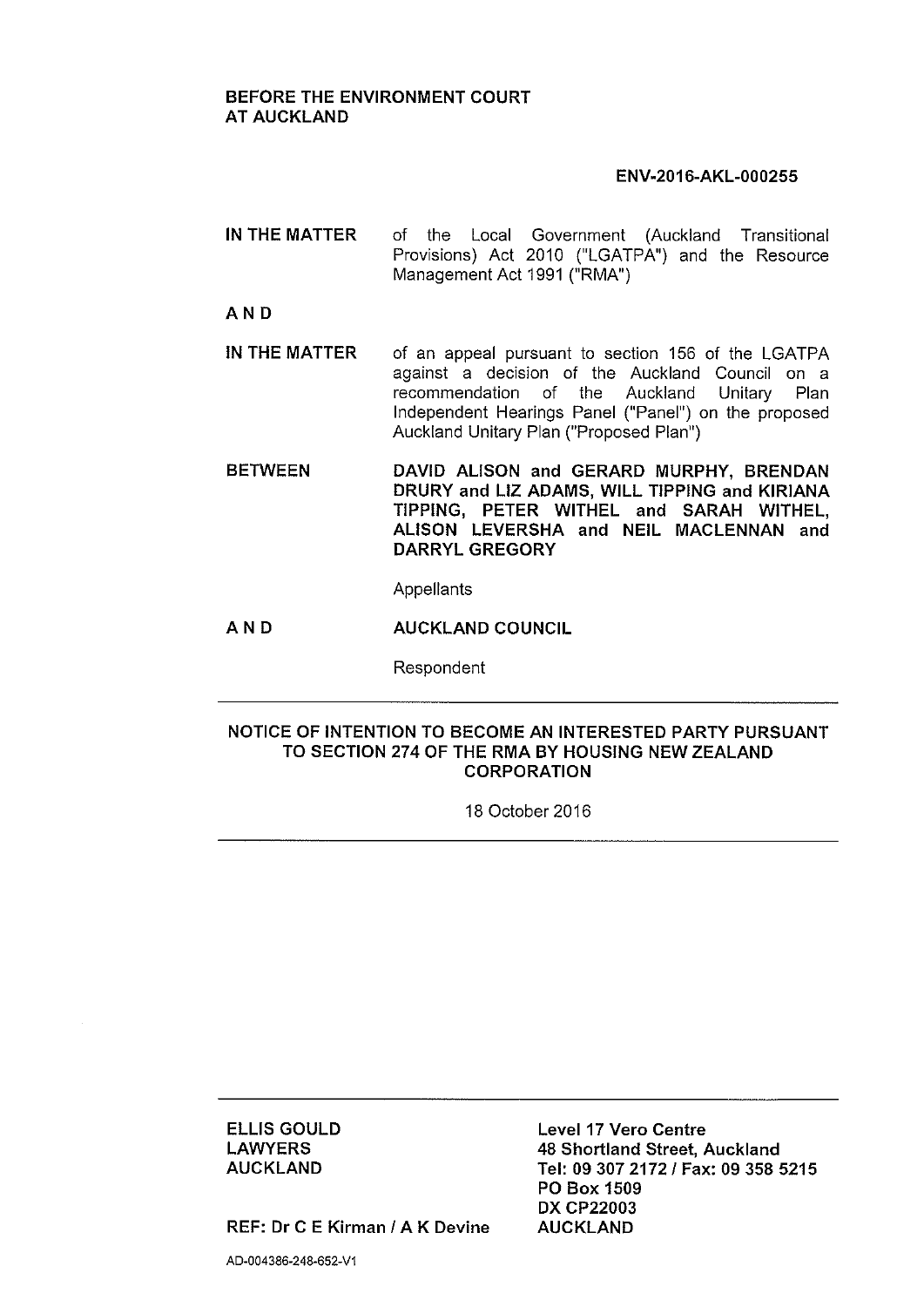- TO: The Registrar Environment Court **AUCKLAND**
- 1. **HOUSING NEW ZEALAND CORPORATION** ("the Corporation") gives notice under section 274 of the RMA that it wishes to be a party to these proceedings, being Alison & Ors v Auckland Council (ENV-AKL-2016- 000255) ("the Appeal").
- 2. The Appeal is in respect of the decision of Auckland Council on a recommendation of the Panel on Proposed Plan Hearing Topic 081 Rezoning and Precincts ("the Decision"), specifically the Decision to adopt the Panel's recommendation to rezone 32 and 34 Wood Street ("the Properties"), Freemans Bay from Single House as notified, to Mixed Housing Urban.
- 3. The Corporation is a person who made primary and further submissions on the Proposed Plan about the subject matter of the proceedings.
- 4. The Corporation is also a person who has an interest in the proceedings that is greater than the interest the general public has for a number of reasons, including (without limitation):
	- (a) The Proposed Plan sets the planning framework for enabling and managing future development as well as achieving sustainable development of the Auckland Region's natural and physical resources.
	- (b) The Corporation is a major landowner in the Region and manages a portfolio of approximately 27,500 dwellings in the Region, providing housing to around 95,000 occupants.
	- (c) The Corporation has landholdings directly adjacent to the Properties which would be directly affected by the relief sought in the Appeal.
	- (d) The Corporation's housing assets form a major part of the Region's social infrastructure, particularly its affordable housing infrastructure.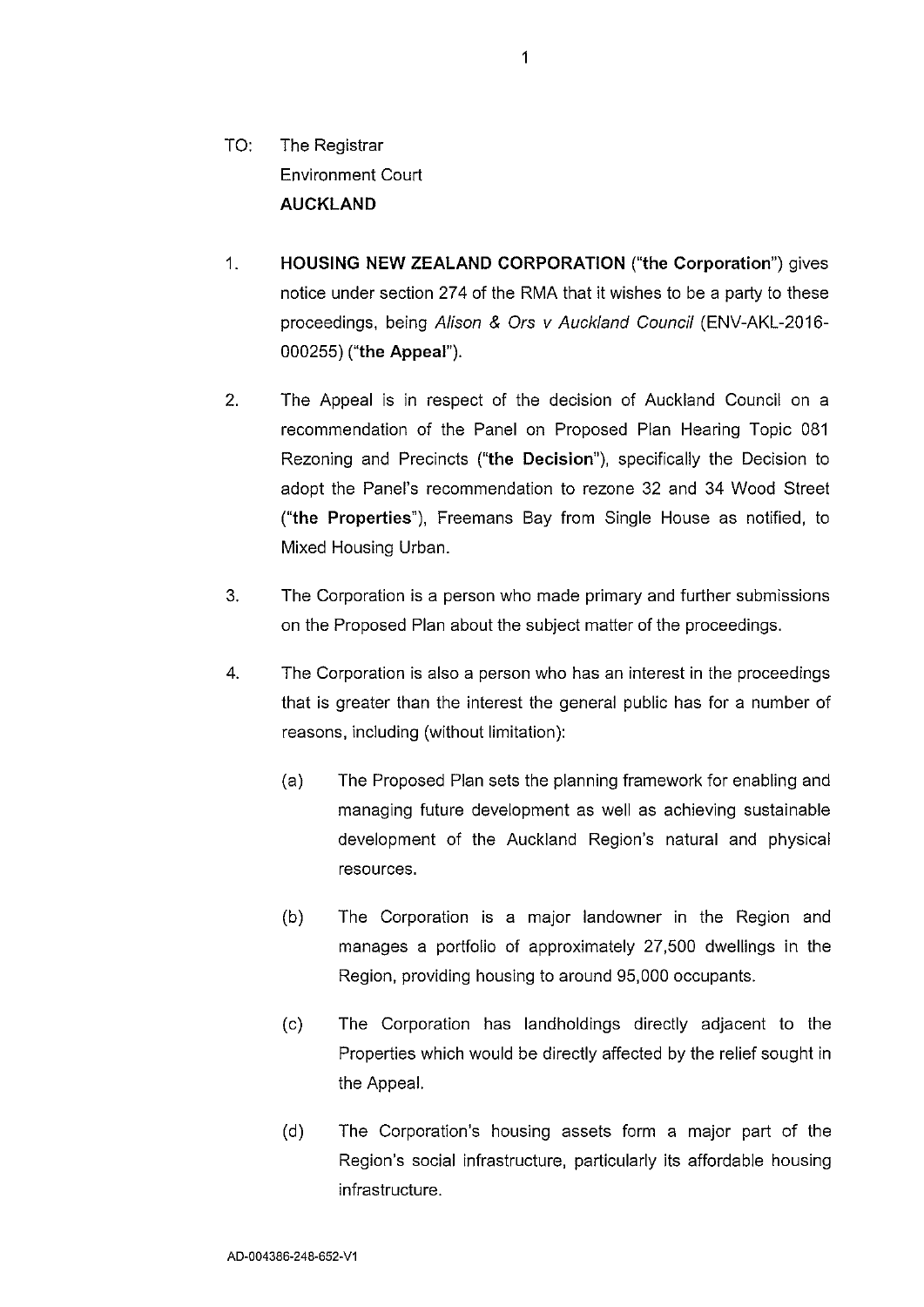- (f) The sustainable management of these housing assets will be strongly dependent on the direction, issues, objectives, policies, rules, zoning, overlays and other text contained in the Proposed Plan.
- (g) The Corporation's ability to provide for the social and economic wellbeing of the Auckland region will be dependent on the reasonableness and appropriateness of the Proposed Plan provisions.
- 5. The Corporation is not a trade competitor for the purposes of section 30BC or 30BCA of the RMA.
- 6. The Corporation is interested in the Appeal in its entirety.
- 7. The Corporation opposes the relief sought in the Appeal.
- *B.* In that regard, if the relief sought in the Appeal is granted, and the Decision is disallowed or modified as sought in the Appeal, the Decision:
	- (a) Will be contrary to the sustainable management of natural and physical resources and otherwise inconsistent with Part 2 of the RMA;
	- (b) Will in those circumstances impact on the ability of people and communities to provide for their social, economic and cultural wellbeing; and
	- (c) Will not represent the efficient use and management of natural and physical resources.
- 9. The Corporation agrees to participate in mediation or other alternative dispute resolution of the proceedings.